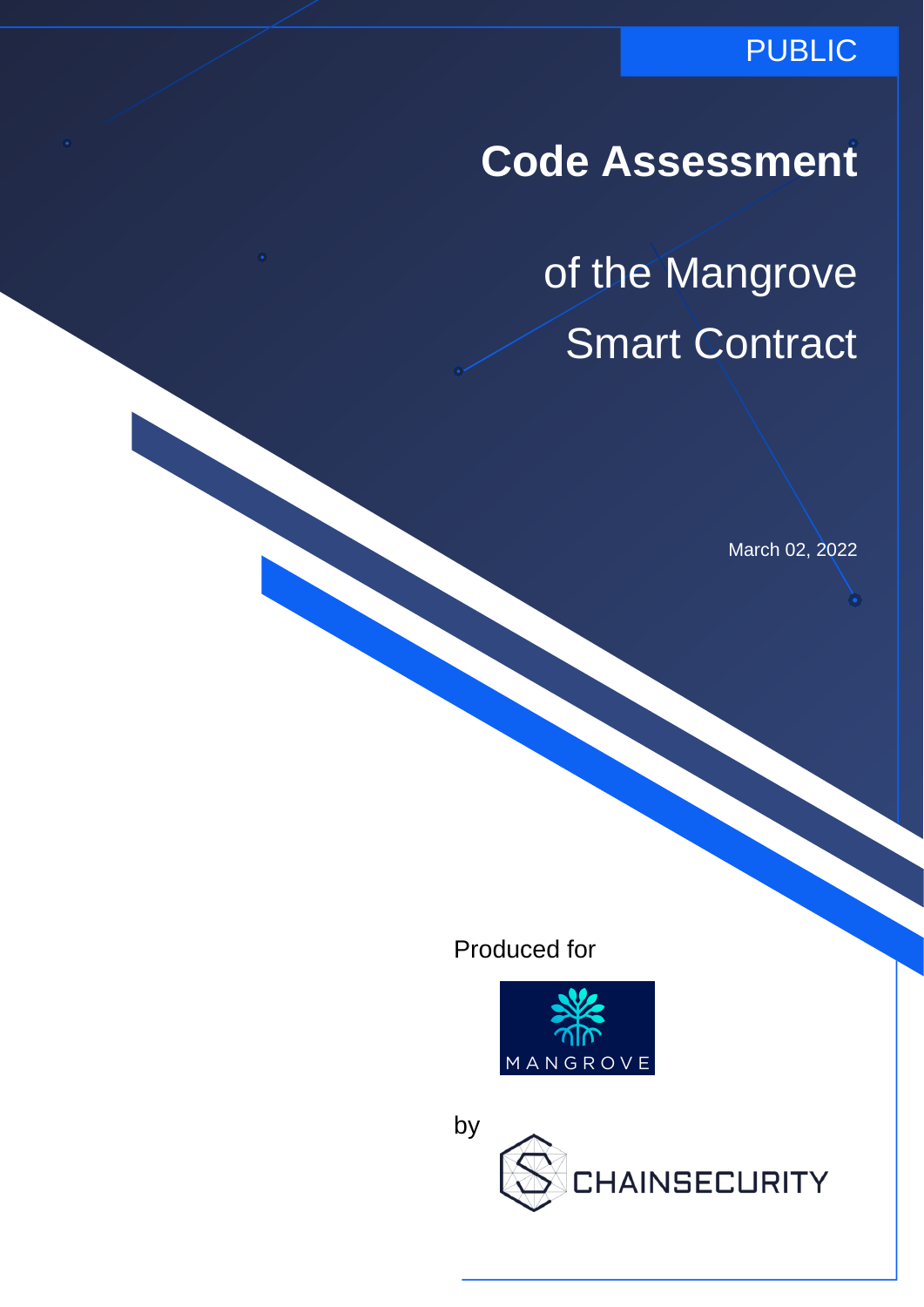## **Contents**

 $\circledS$ 

| <b>1 Executive Summary</b>      | 3               |
|---------------------------------|-----------------|
| 2 Assessment Overview           | $5\phantom{1}$  |
| <b>3 System Overview</b>        | $6\phantom{1}6$ |
| 4 Limitations and use of report | 11              |
| 5 Terminology                   | 12 <sub>2</sub> |
| <b>6 Findings</b>               | 13              |
| <b>7 Resolved Findings</b>      | 16              |
| 8 Notes                         | 21              |
|                                 |                 |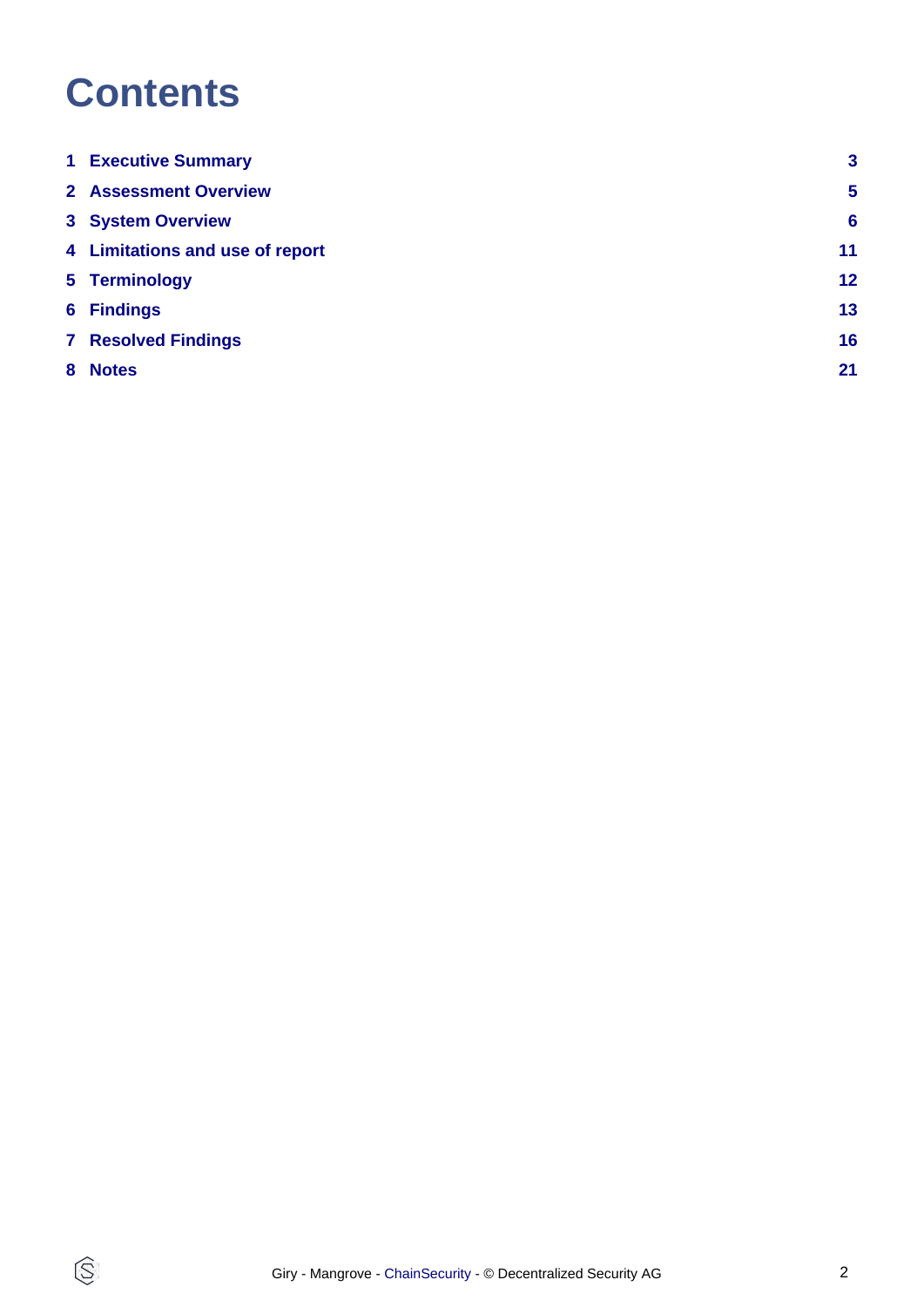# <span id="page-2-0"></span>**1 Executive Summary**

### Dear Adrien,

Thank you for trusting us to help Giry with this security audit. Our executive summary provides an overview of subjects covered in our audit of the latest reviewed contracts of Mangrove according to [Scope](#page-4-1) to support you in forming an opinion on their security risks.

Giry implements an offer book exchange supporting markets between two assets. Makers create and takers consume offers which are promises of makers to provide the offered token at a certain price. To ensure the executability of offers, makers must deposit ether for gas reimbursements on failure.

The most critical subjects covered in our audit are functional correctness, access control, precision of arithmetic operations, front-running and signature handling. Security regarding most of the aforementioned subjects is high. Security of signature handling is basic due to possible ECDSA malleability, see [ECDSA Signature Malleability.](#page-12-1) Security of front-running is good but keepers could lose funds to rogue makers unexpectedly due to unawareness of the exact functionality of sniping, [see No](#page-12-2) [Protection for Keepers.](#page-12-2)

The general subjects covered are unit testing, documentation, specification, gas efficiency and error handling. Security regarding all the aforementioned subjects is high.

In summary, we find that the codebase provides a high level of security.

It is important to note that security audits are time-boxed and cannot uncover all vulnerabilities. They complement but don't replace other vital measures to secure a project.

The following sections will give an overview of the system, our methodology, the issues uncovered and how they have been addressed. We are happy to receive questions and feedback to improve our service.

Sincerely yours,

ß

**ChainSecurity**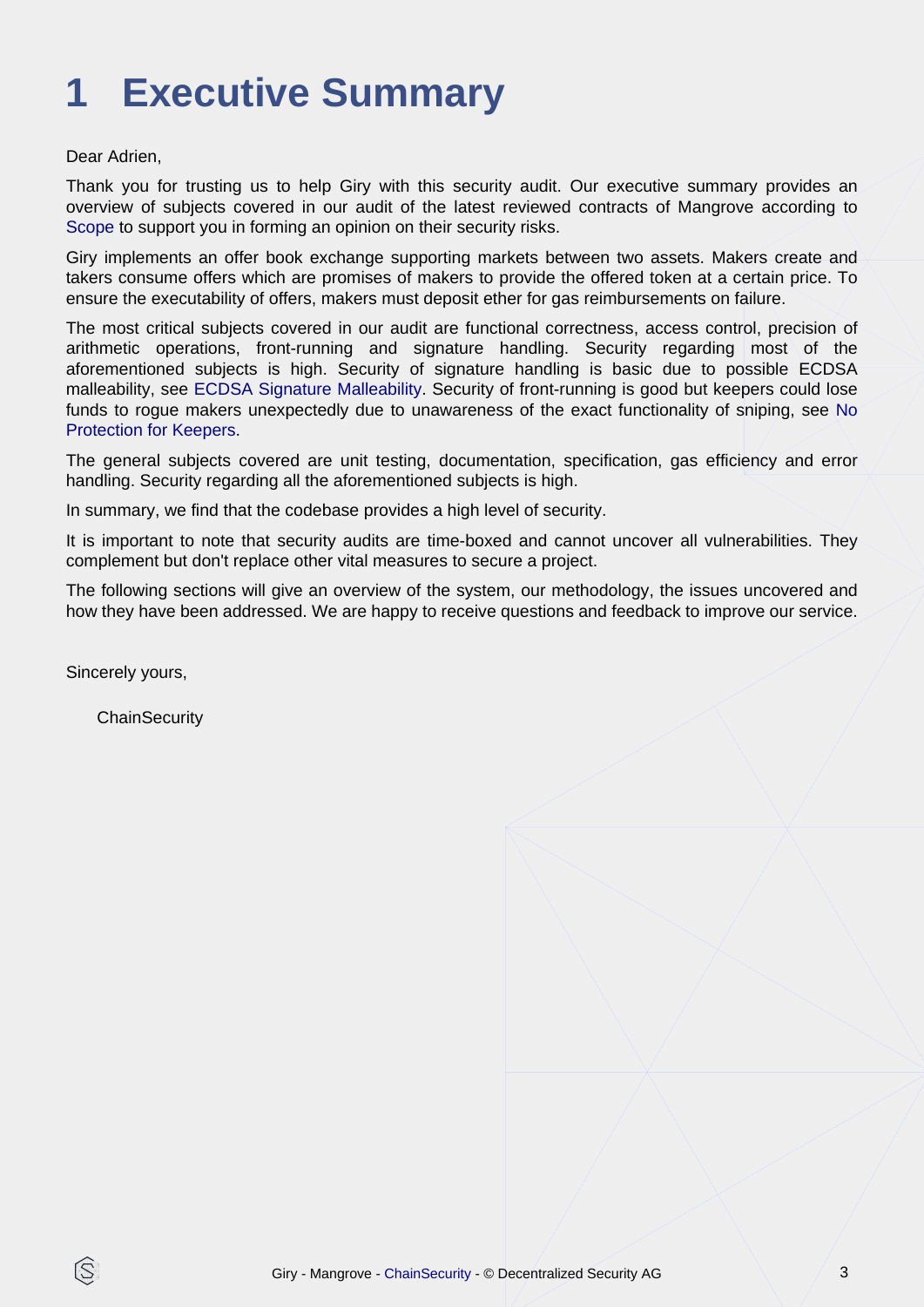## **1.1 Overview of the Findings**

Below we provide a brief numerical overview of the findings and how they have been addressed.



 $\circledS$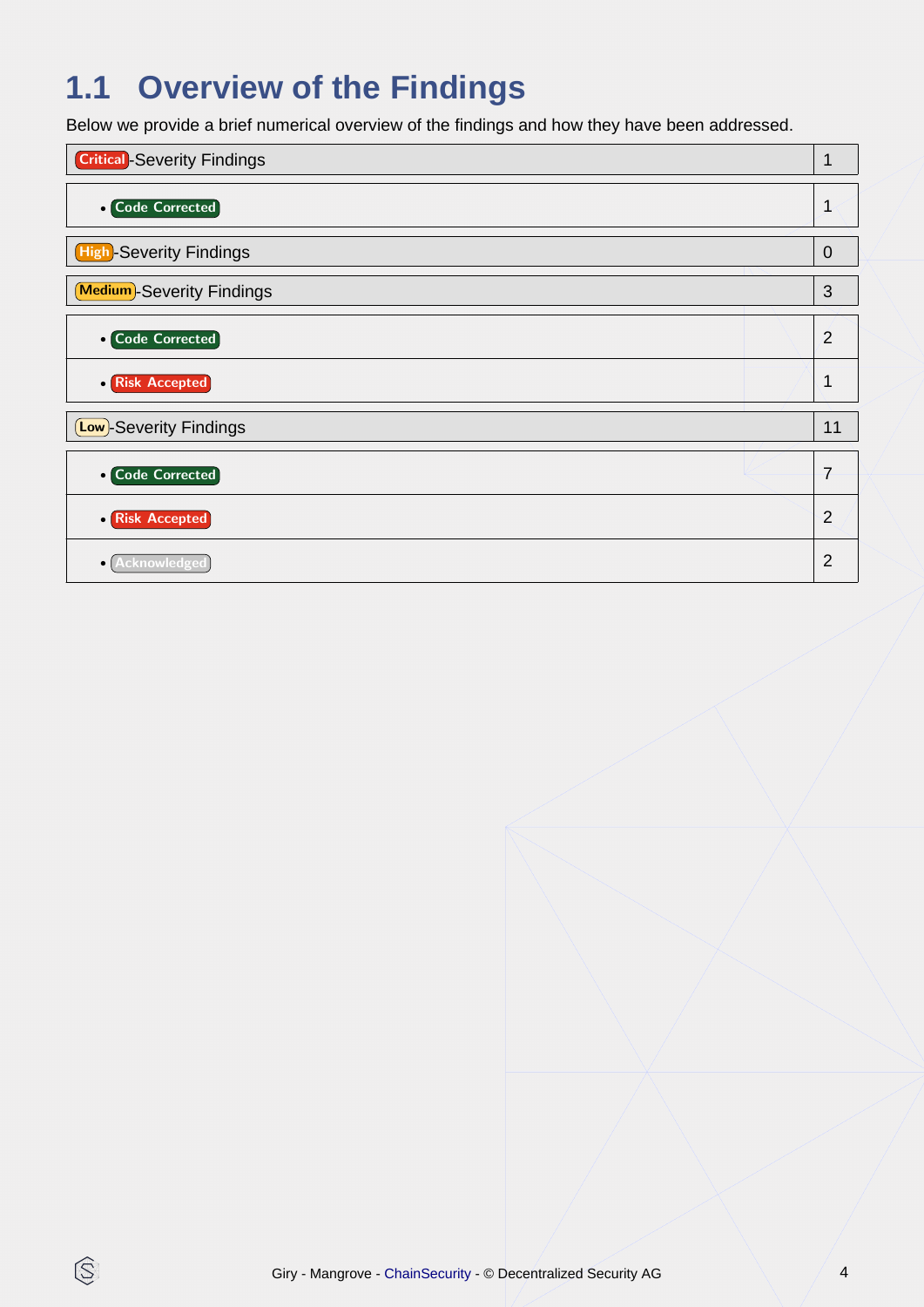## <span id="page-4-2"></span><span id="page-4-0"></span>**2 Assessment Overview**

In this section we briefly describe the overall structure and scope of the engagement including the code commit which is referenced throughout this report.

## <span id="page-4-1"></span>**2.1 Scope**

Mangrove contract as (Version  $3$ ) in the private repo. The assessment was performed on the source code files for the Mangrove contract inside the private Mangrove-archive repository based on the documentation files. Chainsecurity confirms that code of the main Mangrove contract in the public repository at the listed commit is equal to the final code of the

The table below indicates the code versions relevant to this report and when they were received.

#### **Mangrove-archive**

|   | Date                | <b>Commit Hash</b>                           | <b>Note</b>               |
|---|---------------------|----------------------------------------------|---------------------------|
|   | 28 June 2021        | 43e003314740adddf584f729856139f84feff813     | Initial Version           |
| 2 | 14 July 2021        | f122b2017da774638b49ae4272bdf1e2ca5866a<br>2 | After Intermediate Report |
| 3 | 21 February<br>2022 | b41725a596c760c52d66c18a8c6ae5904d51d7<br>4d | Updated code              |
| 4 | 02 March 2022       | 9bee9671a146483335c58bfff2f501d398599507     | Final commit              |

#### **Mangrove Public Repository**

ÍŜ

| Date             | Commit Hash                                  | <b>Note</b>             |
|------------------|----------------------------------------------|-------------------------|
| 21 February 2022 | e15455d4937535e65209035ba05c2bc9579f612<br>9 | Corresponding version 3 |
| 02 March 2022    | a0fff969396a3b1f7edac1a0f6ffff3af30b0ac7     | Corresponding version 4 |

For the solidity smart contracts, the compiler version 0.7.6 was chosen. In the updated code the compiler version was updated to 0.8.10.

### **2.1.1 Excluded from scope**

The contracts in subfolder <code>LPcontracts</code> (renamed to <code>Strategies</code> in  $(\mathtt{Version 3})$  are out of scope. The project makes use of the solpp preprocessor and the smart contracts contain solpp instructions. The review has been done on the code containing solpp instructions, the correct working of the solpp preprocessor to generate the correct solidity code is out of scope.

In version 3, preprocessing code has been removed from the core contracts which was added to the newly introduced MgvPack.sol which is out of scope and assumed to be correct.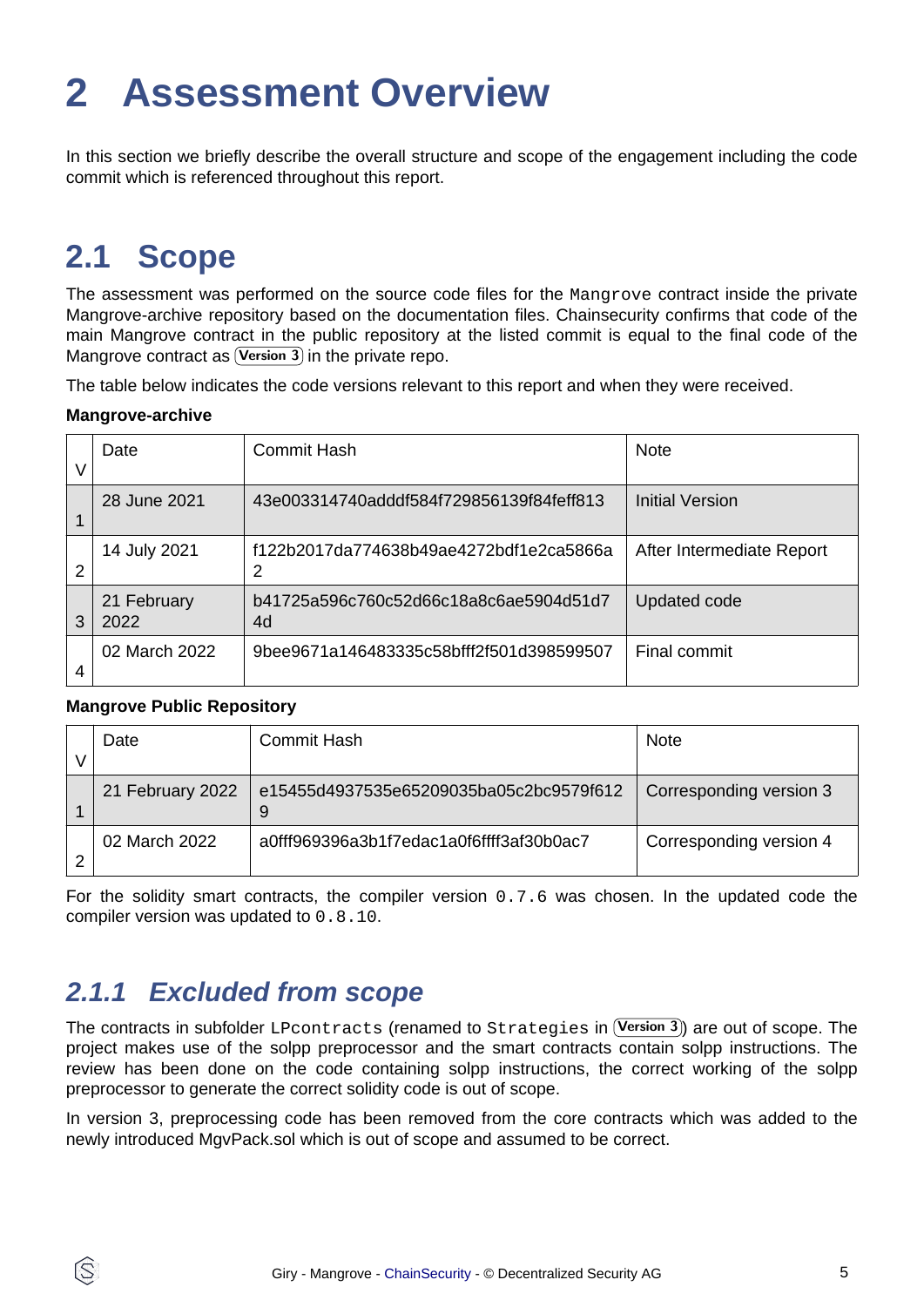# <span id="page-5-0"></span>**3 System Overview**

This system overview describes the initially received version ((Version 1)) of the contracts as defined in the [Assessment Overview](#page-4-2).

At the end of this report section we have added subsections for each of the changes accordingly to the versions. Furthermore, in the findings section we have added a version icon to each of the findings to increase the readability of the report.

Mangrove implements an offer book based exchange. Individual offer books exist for each market consisting of a base and a quote asset. Technically an offer book is a sorted doubly linked list of offers. Each offer promises an amount of the so-called base asset and requests a certain amount of the quote asset. Makers create these offers. Takers take these offers by executing a so-called order. During the execution of an order, the amount of the base quote is transferred to the maker first before the maker address is called to execute arbitrary code. During this call, the maker must do all actions necessary and make the amount of the base asset available for the exchange to collect.

Offers are just promises and the execution of an order may fail. When an offer fails e.g., because it failed to make available the amount of tokens to the exchange, the execution of the order is stopped. A penalty mechanism exists to incentivize makers to have working offers. Upon offer creation, the maker has to provide a so-called provision in Ether to cover for the gas costs should the transaction revert. If the offer succeeds, the provision is returned to the maker. When an offer fails, a part of the provision is given to the taker to compensate for his lost gas costs.

A callback to the maker at the end of an exchange allows the maker to update his offer.

The system is administrated by the governance which can add/remove or pause token pairs or change the parameters of the system.

The most important functions are:

#### **Offer Creation:**

newOffer(): This function allows anyone to create a new offer. Similarly updateOffer and retractOffer allow the maker to change and remove his existing offers respectively. The given amount must be above a certain threshold compared to its gas requirement multiplied by the market's density parameters.

#### **General Market Order:**

marketOrder(): A taker, who can be anyone, can call this function and specify the amount of the base and the quote asset they are willing to spend. The smart contract executes the order by iterating through the offer book until either the order is filled or the price of the remaining offers is too high or the end of the offer book has been reached. The order can be filled in two ways depending on the fillWants parameter. If this parameter is set to true, then, the order is filled if the total base asset (what the taker wants) has been obtained. Otherwise, the order is filled if the total quote asset (what the taker gives) has been sold.

Technically, the execution works as follows:

The taker initiates a so called order which consumes offers inside the offerbook. During execution, a multiOrders struct keeps track of the overall order state while a single order struct is used to keep track of data related to the execution of the current single offer being processed within the whole order execution. A reentrancy lock ensures that the market for this base/quote pair is locked during the actual execution. The order execution starts with the current best offer. The filling is executed recursively until either the order has been fulfilled (parameter dependent either the order fill or order gives limit has been reached), there is no offer left in the offer book or the price of the next offer will make the average price exceed what the taker is ready to pay across all offers that are being executed during the market order.

Wrapped in a fail-safe call (meaning any revert will be caught) the following steps are executed: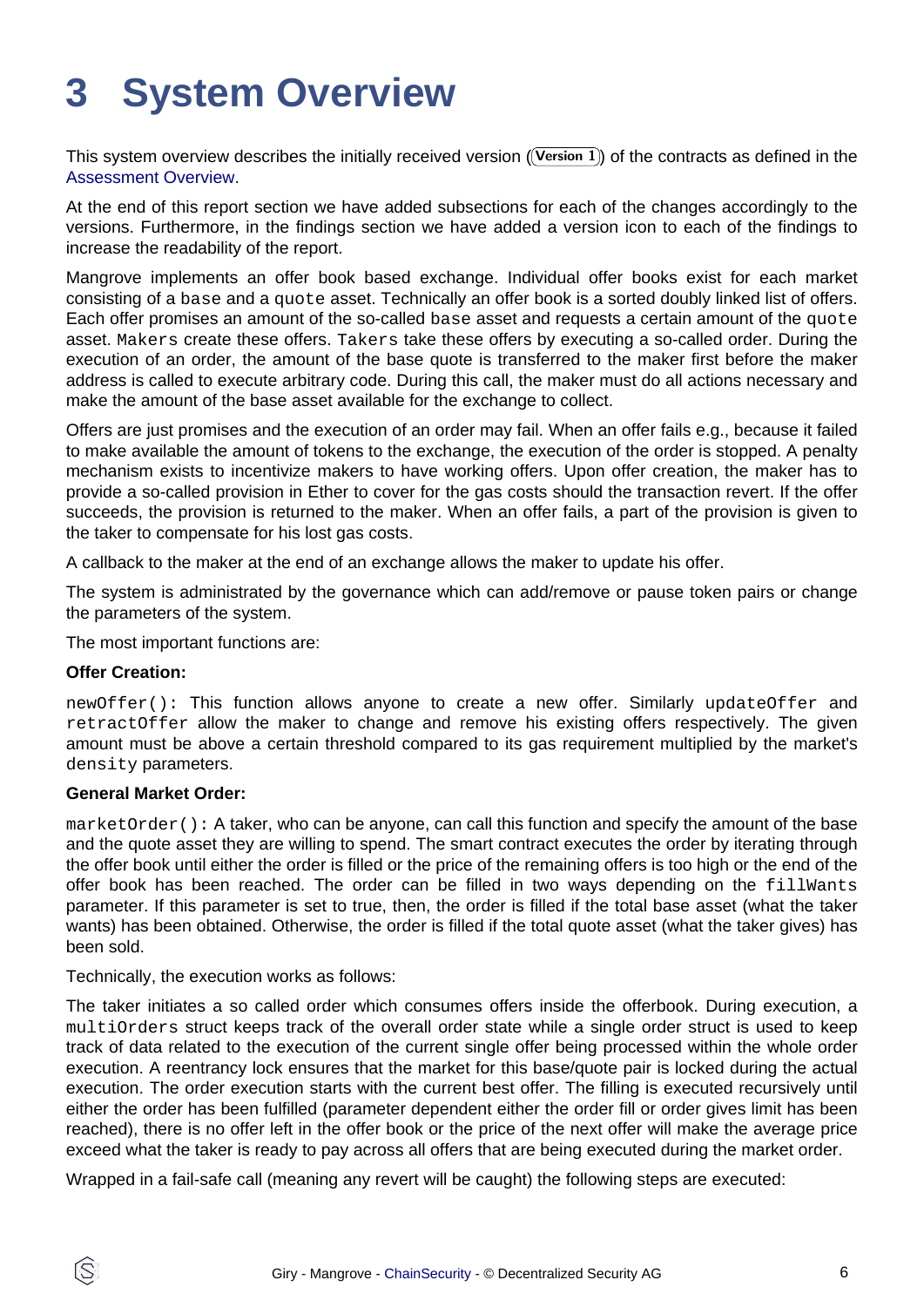- 1. Transfer of the quote asset from the Maker to the Mangrove contract
- 2. Transfer of the quote asset from the Mangrove to the Maker address
- 3. Call of function makerExecute() passing the struct singleOrder as argument to the Maker address passing along gasreq amount of gas as defined by Offer. The gas amount used during this call including some overhead to handle the return data is recorded.
- 4. Check whether the call was successful
- 5. Transfer of the base asset from the Maker to the Mangrove contract

Any issue will lead to a revert of this inner call with an appropriate error message. This error message will be caught and handled appropriately by the execution flow.

Such failure reasons are:

#### **Taker fault:**

- mgv/notEnoughGasForMakerTrade: the taker provided insufficient gas
- mgv/takerTransferFail: transferFrom() of tokens from the taker to Mangrove failed

#### **Maker fault:**

- mgv/makerRevert: The execution of the call to Maker.makerExecute() failed
- mgv/makerTransferFail: transferFrom() of tokens from maker to Mangrove failed
- mgv/makerReceiveFail: transfer() to the maker from Mangrove failed

After the failsafe call completes, its return data is handled.

If the call was successful the amounts received/paid in the multi order struct are updated accordingly. If the call has been unsuccessful and the taker is at fault, the whole transaction is reverted.

If the order has been executed, either successfully or unsuccessfully due to a fault by the maker the offer is removed from the offer book. In case it was unsuccessful the order is deprovisioned. Note this step is skipped when the offer has not been executed due to the price not being acceptable. At the end, the status of the order is propagated to the caller of the function.

The next best offer is taken from the offer book and the struct single order is updated accordingly before innerMarketOrder() is called recursively.

In order to terminate the recursion, internalMarketOrder() first checks if one of the conditions to terminate has been reached. If so it updates the pointer to the current best order, disables the reentrancy lock and initiates the transfer of the tokens to the taker while applying the fee.

After the recursion has reached the bottom the post processing of the order is done while stepping out of the recursion. This means the offers are now handled in reverse order: While orders have been executed in order 1-2-3, the post processing happens in reverse order 3-2-1.

During the post execution inside the recursion the following is executed for each:

The postExecute callback on the maker's address is executed. This allows the maker to update their offers. Note that this is now possible as the lock on the market has been lifted (which would have prevented the update of offers). The code is indifferent of whether this call is successful or not. While the gas consumption of this post hook call to the maker contract is counted, it's only refunded to the taker when the maker offer failed. In case the offer was not executed successfully, the penalty is applied here. Applying the penalty means calculating the difference in gas used vs provision provided by the maker, the difference is refunded to the maker. The total penalty for the taker is accrued.

Outside of the recursion the accrued Penalty (if there is one) is sent to the taker and the call terminates.

Important to note, an offer that is used during the execution of an order is always consumed. Even when the order does not consume the whole amount available in the offer, the offer is taken out of the offer book. A callback at the end of the order execution allows the maker to reinstate the order.

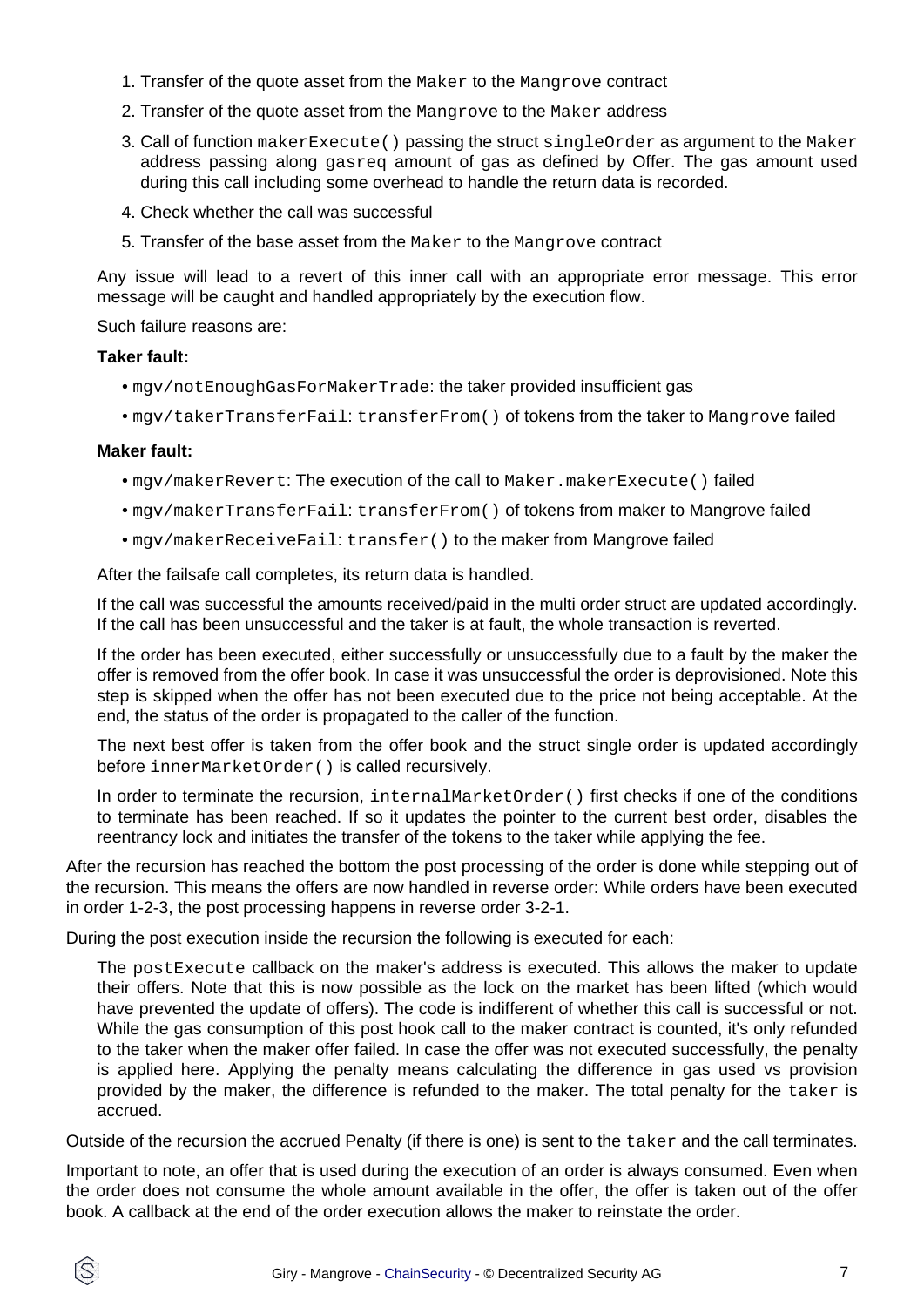### **Sniping:**

snipe(): Instead of taking the currently best available offer for a token pair, using function snipe a taker can specify the exact of ferId to execute.

This may be desired for multiple reasons, including:

- For Keepers: Executing offers that fail and collecting the gas provision is worthwhile and helps to keep the offer book clean.
- For Takers: Executing a specific offer may be worthwhile as the callback to the maker may require less gas compared to the currently available best offer.

Similarly snipes() allows to execute multiple offers at once. Note that in this case takerWants and takerGives are specified per offer and not over the whole order.

While sniping an offer may technically be possible with zero amounts for taker.gives / taker.wants, smart makers could easily make such orders succeed and keep the provision. Generally, to remove an offer one has to execute it either successfully or unsuccessfully. For this, the taker has to provide an amount of the token quoted upfront where the maker lets the transaction fail on his end.

#### **Mechanism of the penalty system:**

Whenever an offer fails to hold its promise, part of the provision put up by the maker is paid to the taker as penalty. This penalty should overcompensate the taker for his lost gas cost and hence incentives keepers to keep the offer book free of failing orders. The actual amount of gas the penalty accounts for depends on how many offers executed in this order have failed and is calculated as:

(gasreq + overhead\_gasbase/n + offer\_gasbase)

This aims to keep the actual penalty low while ensuring it overcompensates for the actual lost gas. E.g. if multiple order fail during a marketOrder, the base costs (think of e.g. the tx base fee and the overhead executing code of Mangrove) are split in their penalty. However for failing orders the maximum penalty is always at risk if keepers choose to snipe the order individually.

This gas amount to be compensated is then multiplied with the current global gasprice of Mangrove. As the provision (which was based on the gas price at the time the offer was created) may be insufficient to cover the penalty, the penalty is capped at the provision of the order.

#### **Delegation of rights to take orders:**

Takers may provide allowances on specific pairs, so approved addresses can take orders in their name. To do so, takers either give the approval directly on chain or craft a EIP712 signature which the approved address can use on chain to activate his allowance. The approved account can use this allowance on the specific pair to execute marketOrderFor() and snipeFor/snipesFor() in the name of the taker who gave the allowance.

When using the permit() functionality one has to respect the sequence of the signatures: Due to the ever incrementing nonce used the signatures generated by a particular taker have to be used on-chain in the right order according to their nonce.

### **3.1 Roles**

#### **Untrusted roles which can be executed by anyone:**

Makers: Create offers into the offer book, hence provide the liquidity.

Takers: Take and execute offers of the offer book.

Approved addresses: Can take offers on behalf of takers that approved them. These addresses must be fully trusted by the respective taker.

Keepers: Keep the offer book clean by executing failing orders and collecting the provision.

#### **Trusted roles:**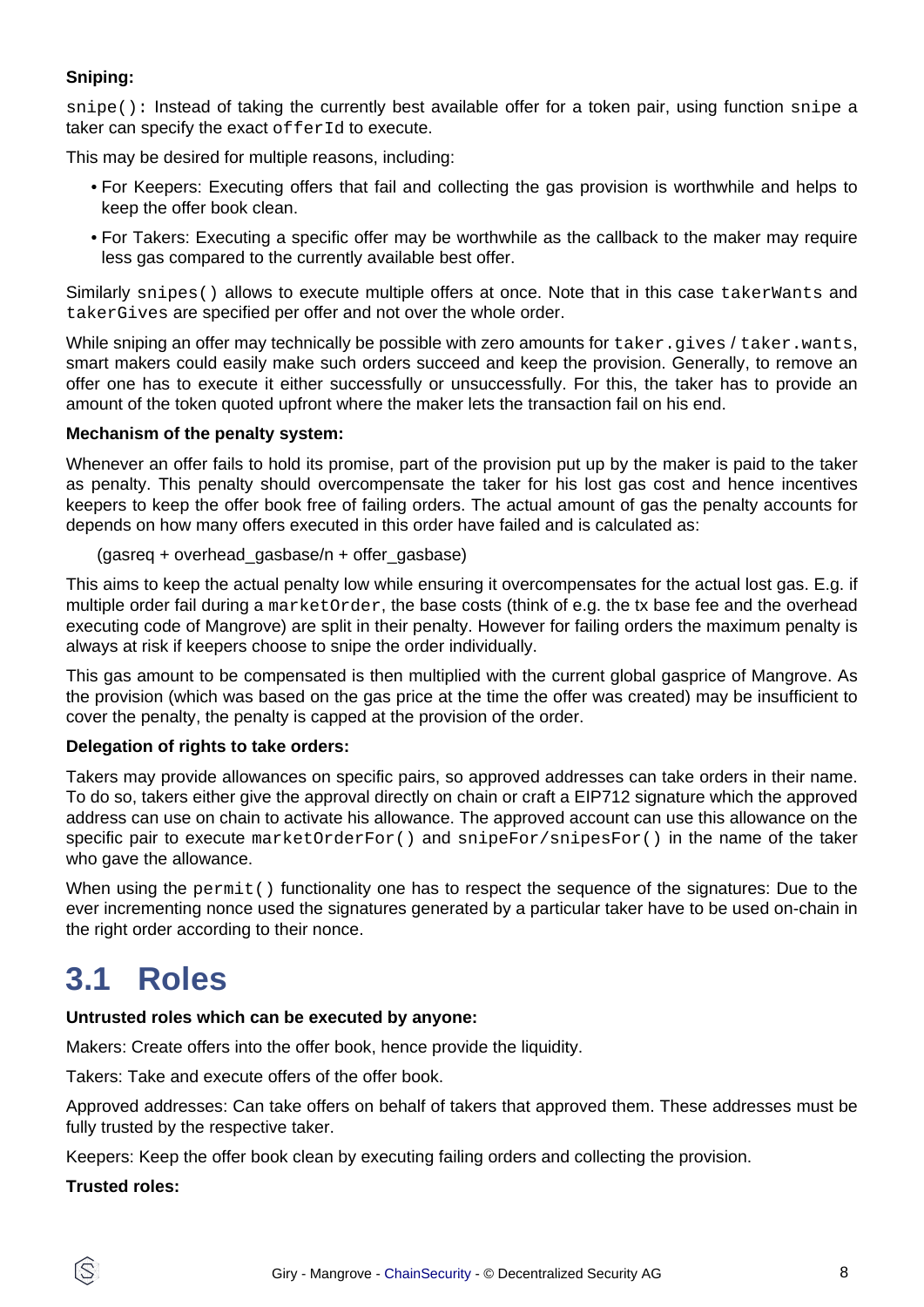Governance: Administrates the system. Can set the following parameters:

Market related:

- Adding a market: This constitutes adding a pair of ERC20 tokens as base and quote respectively. Note that only tokens with no special behavior are intended to be added. Moreover, adding a market includes setting the fee, density, overhead gasbase and offer\_gasbase.
- All the parameters for a market can be changed individually
- Deactivating a market
- Killing the entire system In a dead system no offers can be created/updated and orders can no longer be executed. Maker can still retract their offer and withdraw their provision.

Global parameters, can update the following parameters of the system:

- Set the Governance address
- Set Vault address
- Set Monitor address
- Set the boolean UseOracle
- Set the boolean Notify
- Setting general parameters like updating the Governance address, changing the Monitor address

Monitor: External system contract. Used while loading the configuration when useOracle is active. Returns information about the density and gasPrice for the base / quote asset combination. Fully trusted that this information is correct and does not exceed uint16 for gasPrice or uint32 for density respectively. Additionally this contract may be called during the execution for notifySuccess or notifyFail if the notification is enabled. The contract is fully trusted to behave honestly.

Vault: Address receiving the fees

### **3.2 Changes in Version 3**

The following functional changes were introduced in version 3:

- The separate function for single-snipes has been removed. Snipes() now loops over the offers one by one instead of recursively executing them. This isolates the execution of multiple snipes from each other.
- overhead\_gasbase has been removed.
- $qetConfig()$  has been removed, a similar function  $configInfo()$  has been added.
- Events OrderStart and OrderComplete before/after market and snipe execution have been added. The field prev has been added to event OfferWrite.
- The governance address can now be specified as parameter during deployment.
- The following renaming took place:
- base -> outbound\_tkn, quote -> inbound\_tkn
- statusCode -> mgvData
- restrictedCall -> controlledCall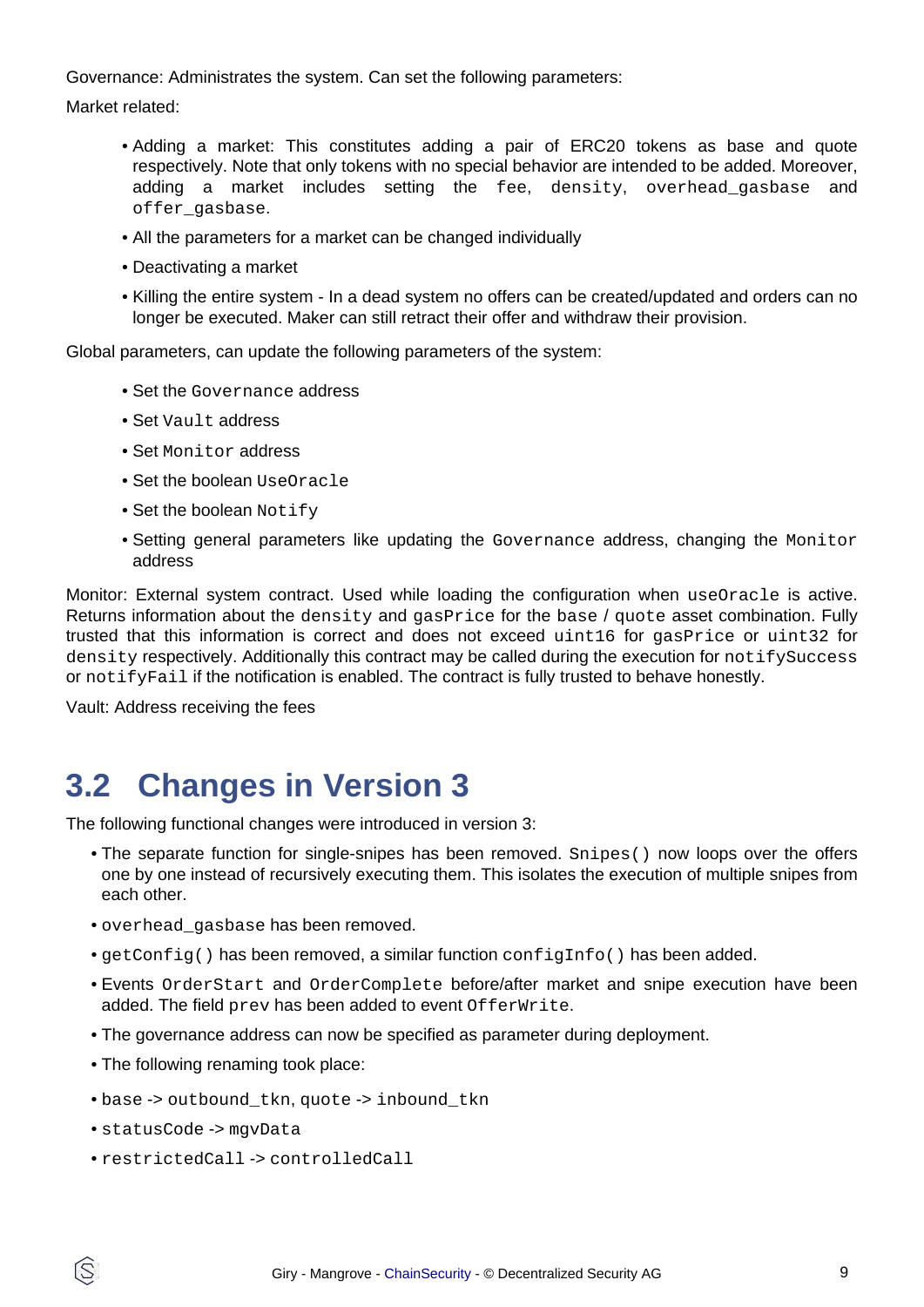- The interface changed: Makers are now expected not to return anything upon success. Nonzero return data in the first 32 bytes will be treated as "Maker abort". This implies that for offers successfully executed the postHook callback passes empty data for parameter makerData.
- updateOffer() no longer has a return value. retractOffer() now returns the freed provision. Functions matchOrder and Snipe now return the penalty ("bounty").
- Functions newOffer and updateOffer can be funded when called.
- Calling permit to issue an approval now emits an approval event.

Q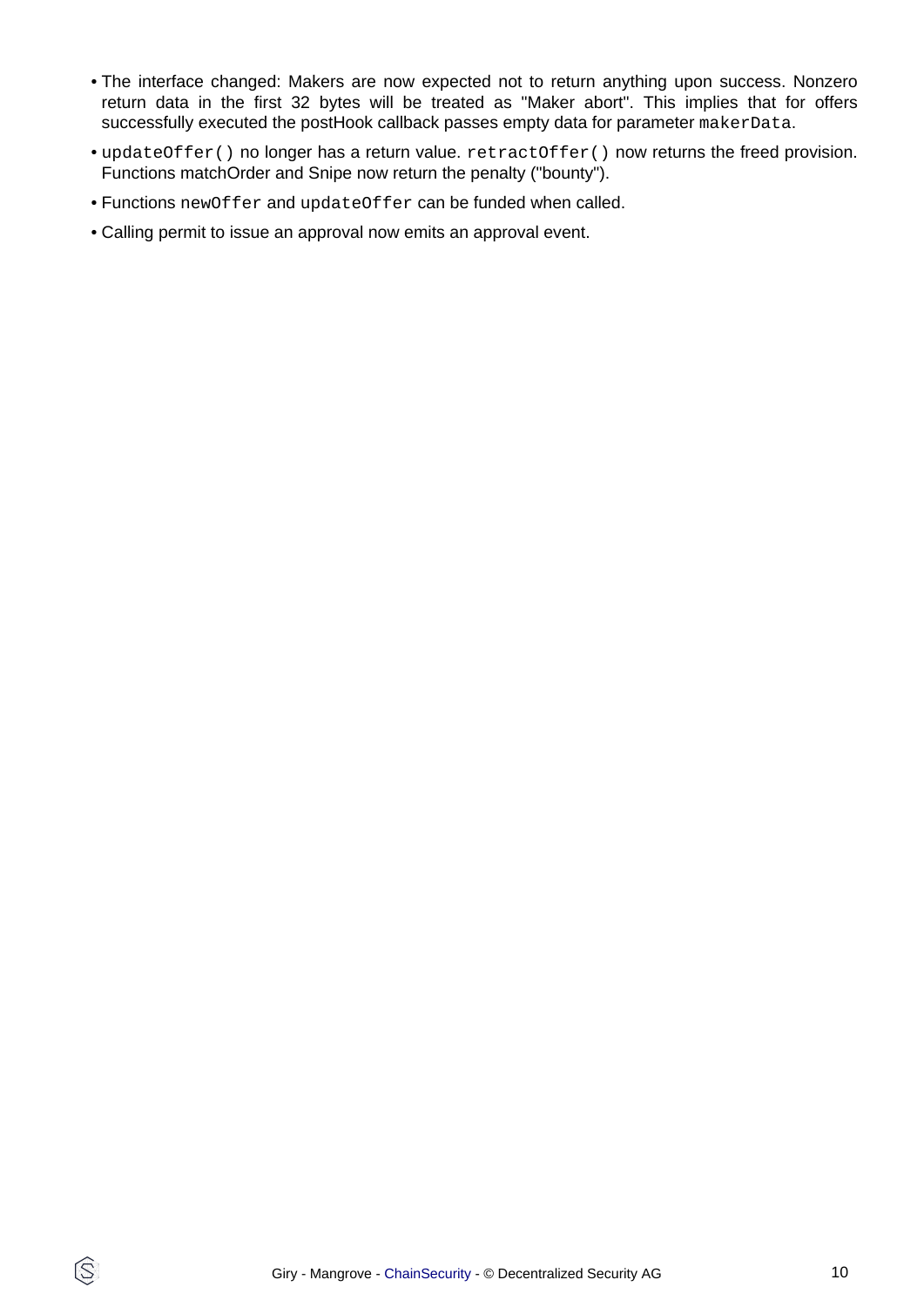## <span id="page-10-0"></span>**4 Limitations and use of report**

Security assessments cannot uncover all existing vulnerabilities; even an assessment in which no vulnerabilities are found is not a guarantee of a secure system. However, code assessments enable discovery of vulnerabilities that were overlooked during development and areas where additional security measures are necessary. In most cases, applications are either fully protected against a certain type of attack, or they are completely unprotected against it. Some of the issues may affect the entire application, while some lack protection only in certain areas. This is why we carry out a source code assessment aimed at determining all locations that need to be fixed. Within the customer-determined time frame, ChainSecurity has performed an assessment in order to discover as many vulnerabilities as possible.

The focus of our assessment was limited to the code parts associated with the items defined in the engagement letter on whether it is used in accordance with its specifications by the user meeting the criteria predefined in the business specification. We draw attention to the fact that due to inherent limitations in any software development process and software product an inherent risk exists that even major failures or malfunctions can remain undetected. Further uncertainties exist in any software product or application used during the development, which itself cannot be free from any error or failures. These preconditions can have an impact on the system's code and/or functions and/or operation. We did not assess the underlying third party infrastructure which adds further inherent risks as we rely on the correct execution of the included third party technology stack itself. Report readers should also take into account the facts that over the life cycle of any software product changes to the product itself or to its environment, in which it is operated, can have an impact leading to operational behaviours other than initially determined in the business specification.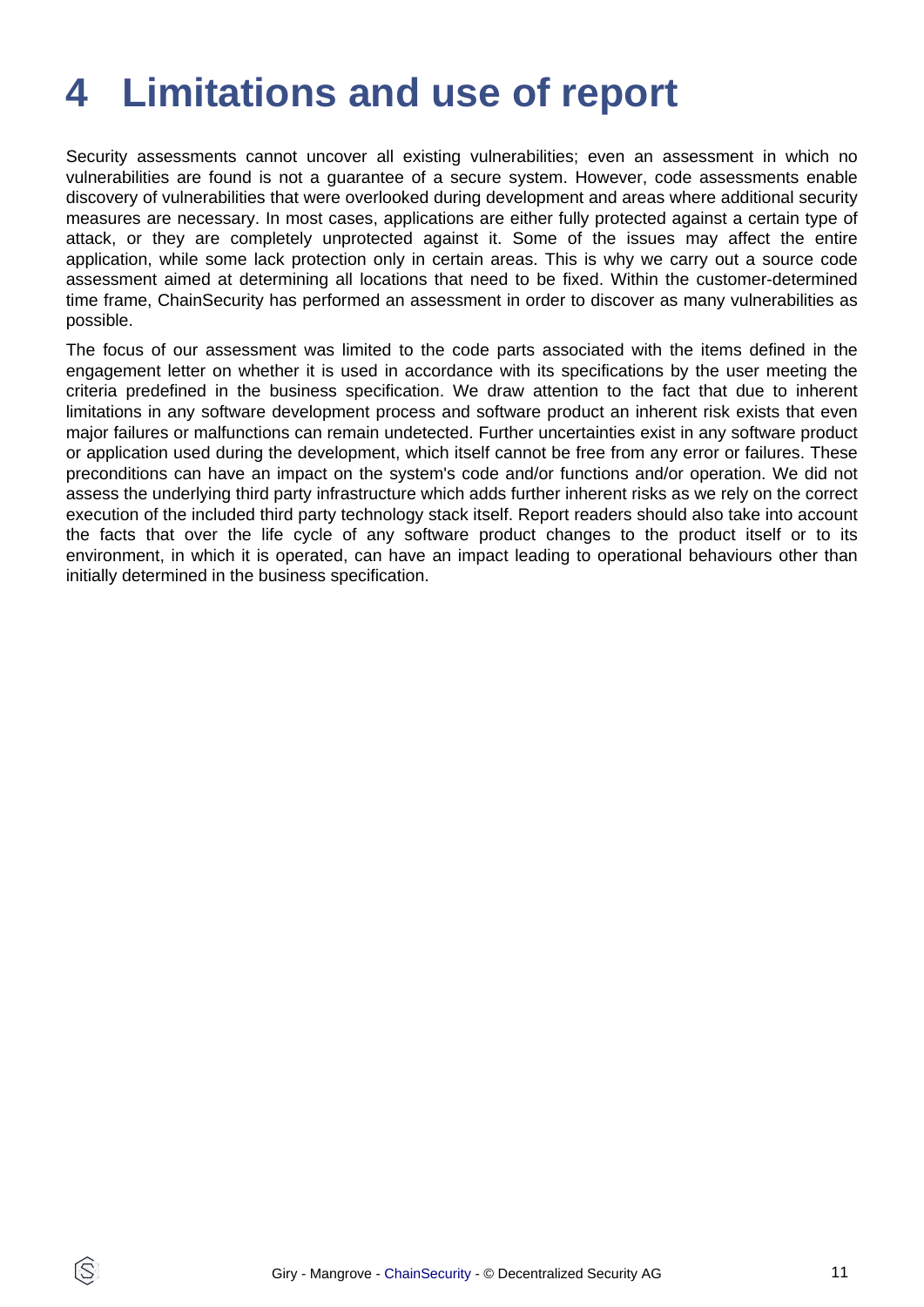# <span id="page-11-0"></span>**5 Terminology**

ĺS

For the purpose of this assessment, we adopt the following terminology. To classify the severity of our findings, we determine the likelihood and impact (according to the CVSS risk rating methodology).

- Likelihood represents the likelihood of a finding to be triggered or exploited in practice
- Impact specifies the technical and business-related consequences of a finding
- Severity is derived based on the likelihood and the impact

We categorize the findings into four distinct categories, depending on their severities. These severities are derived from the likelihood and the impact using the following table, following a standard risk assessment procedure.

| <b>Likelihood</b> | <b>Impact</b>   |             |               |
|-------------------|-----------------|-------------|---------------|
|                   | High            | Medium      | Low           |
| High              | <b>Critical</b> | <b>High</b> | <b>Medium</b> |
| Medium            | High            | Medium      | $\lfloor$ Low |
| Low               | <b>Medium</b>   | Low         | Low           |

As seen in the table above, findings that have both a high likelihood and a high impact are classified as critical. Intuitively, such findings are likely to be triggered and cause significant disruption. Overall, the severity correlates with the associated risk. However, every finding's risk should always be closely checked, regardless of severity.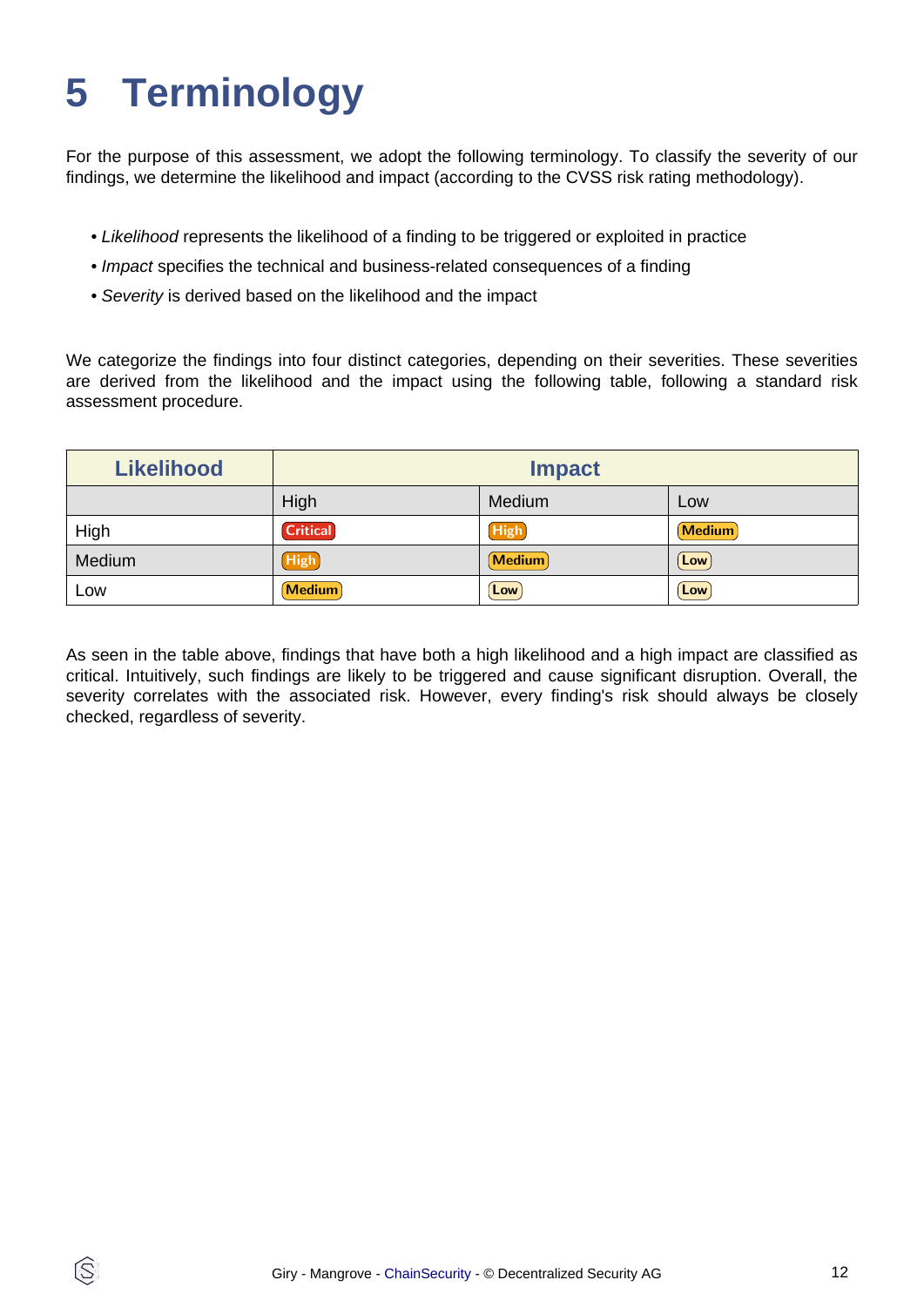# <span id="page-12-3"></span><span id="page-12-0"></span>**6 Findings**

In this section, we describe any open findings. Findings that have been resolved have been moved to the [Resolved Findings](#page-15-1) section. The findings are split into these different categories:

- Security : Related to vulnerabilities that could be exploited by malicious actors
- Design : Architectural shortcomings and design inefficiencies
- Correctness : Mismatches between specification and implementation

Below we provide a numerical overview of the identified findings, split up by their severity.



Low -Severity Findings 4

- [ECDSA Signature Malleability](#page-12-1) Risk Accepted
- [No Minimum Value for gasreq](#page-13-0) Acknowledged
- [Redundant Check in writeOffer](#page-13-1) Acknowledged
- [Spamming the Offerbook](#page-13-2) Risk Accepted

### <span id="page-12-2"></span>**6.1 No Protection for Keepers**

Design Medium Version 1 Risk Accepted

Generally, keepers may just be interested in collecting the penalty of failing offers. In Mangrove however, an offer could always succeed unexpectedly due to changing on-chain conditions. In this case, a keeper/taker may have executed an offer he did not actually intended to take and which may had a bad exchange rate. Note that offers may only fail when significant amounts of tokens are flashloaned to the maker up front but the very same offer may succeed for lower amounts.

Unaware keepers may be tricked by honeypot offers (offers that appear to fail but in reality don't fail) by malicious makers.

Keepers may protect themself by wrapping their call in a smart contract and checking for the expected outcome, but the code of Mangrove itself does not offer such a feature directly.

### **Risk Accepted:**

Giry responded: Indeed all keepers should wrap their calls in a reverting contract. This protective wrapper does not need to be inside Mangrove. We plan to provide a standard wrapper at a separate address.

## <span id="page-12-1"></span>**6.2 ECDSA Signature Malleability**

Design **Low** Version 1 Risk Accepted

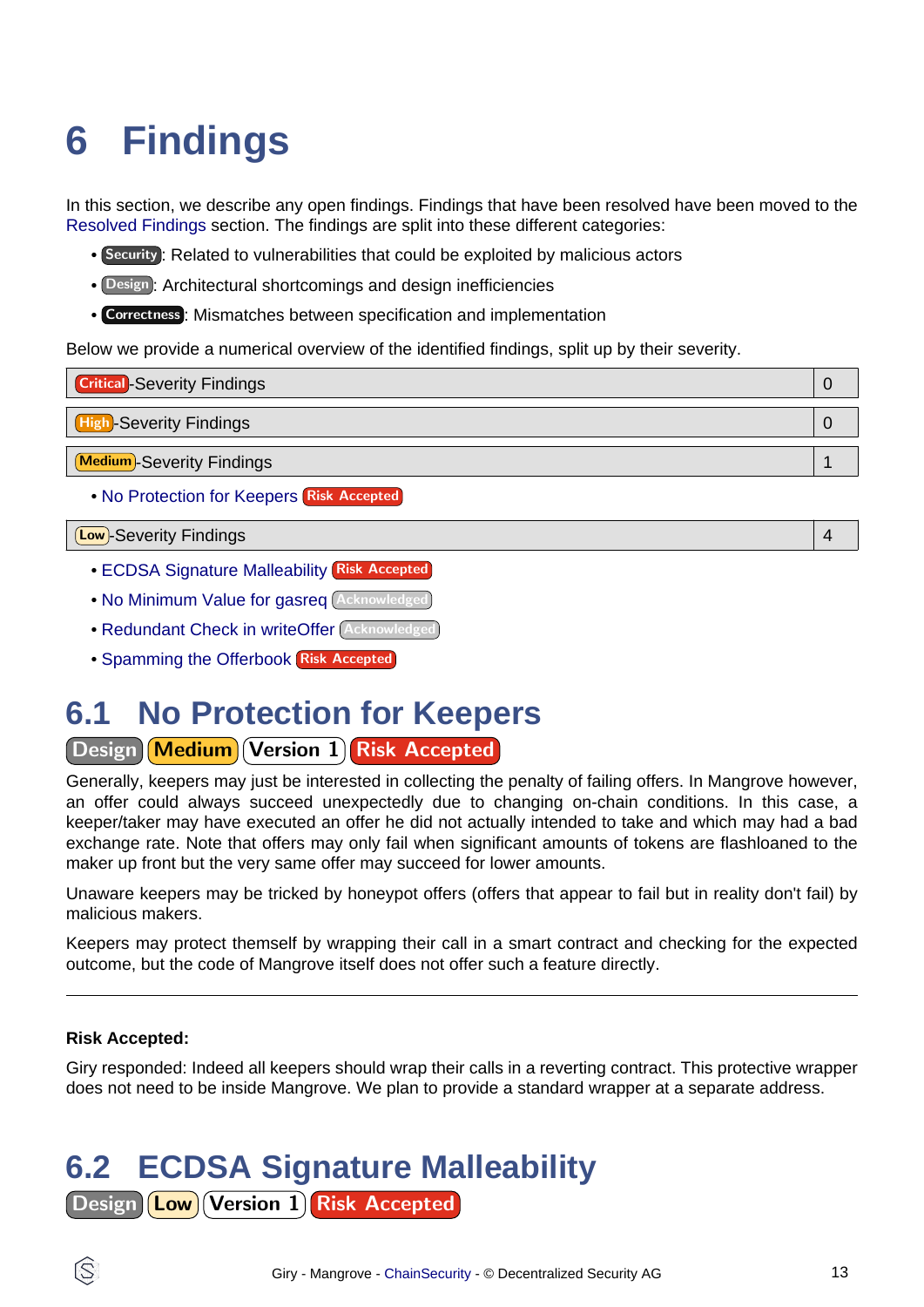The permit function utilizes the ECDSA scheme. However missing checks for the  $v, r$  and s arguments allow attackers to craft malleable signatures. According [to Yellowpaper Appendix F,](https://ethereum.github.io/yellowpaper/paper.pdf) the signature is considered valid only if  $v, r$  and s values meet certain conditions. The ecrecover for invalid values will return address 0x0 and verification will fail without informative error. Th[e OpenZeppelin's ECDSA library](https://github.com/OpenZeppelin/openzeppelin-contracts/blob/master/contracts/utils/cryptography/ECDSA.sol) performs such checks and reverts with informative messages.

### **Risk Accepted:**

Giry responded: Code changes necessary for improved error messages would go past the contract size limit.

## <span id="page-13-0"></span>**6.3 No Minimum Value for gasred**

Design **Low** Version 1 Acknowledged

Either to create a new offer or to update an existing one, the maker must provide a value for gasreq. In the current implementation, there is no minimum required value. The value for gasreq may even be set to 0, which means 0 gas requirements for the calls executed on the maker's side. Nevertheless, both calls are executed, the first call to makerExecute with all gas defined in gasreq and the second to makerPosthook with the "leftover" gas from gasreq. With 0 gas these low-level calls are started but immediately revert. The system could allow these calls to be skipped when the maker sets a zero / low amount for gasreq.

### **Acknowledged:**

Giry responded: The gas saved by treating  $0$ -gasreg as a special case is not worth the added code complexity.

## <span id="page-13-1"></span>**6.4 Redundant Check in** writeOffer

Design **Low Version 1** Acknowledged

When writeOffer is called a check that  $ofp,qives > 0$  is performed. However, the check presented below is also performed and implies the same since both density and gasbase should be positive under normal circumstances.

```
ofp.gives >=
   (ofp.gasreq + $$(local_offer_gasbase("ofp.local"))) *
     $$(local_density("ofp.local")),
```
#### **No Issue:**

Giry responded: It is possible for governance to set values such that the second check does not imply the first. The first check maintains a critical invariant.

## <span id="page-13-2"></span>**6.5 Spamming the Offerbook**

**Security Low Version 1 Risk Accepted** 

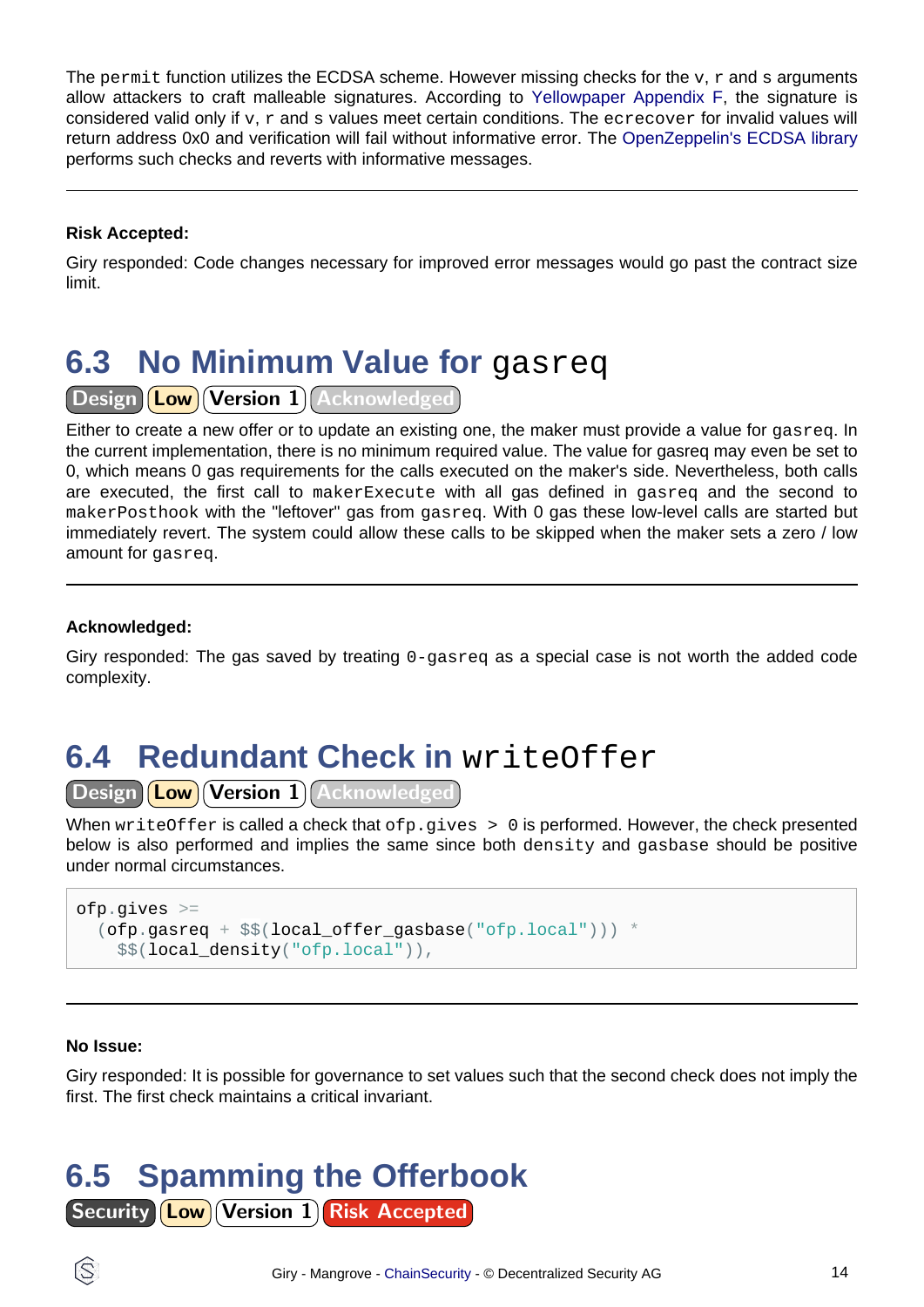An attacker may spam the offerbook with attractive offers reverting immediately upon execution. Depending on the parameters chosen by the governance for density and offer\_gasbase the resulting minimum penalty paid for the failing offer may be rather low.

Notably it is sufficient to have 85 such failing offers in the offer book (offering a very low price to ensure to be on top) to cause a revert of the transaction due to an EVM stack too deep error. Hence any transaction to marketOrder() of this base/quote pair will revert leaving the state unchanged.

It's still possible for keepers to clean the offerbook by sniping these offers, however such offers may reinstantiate themself during the makerPosthook().

#### **Risk Accepted:**

IS.

Giry responded: Any self-reinserting spam is vulnerable to draining by any keeper.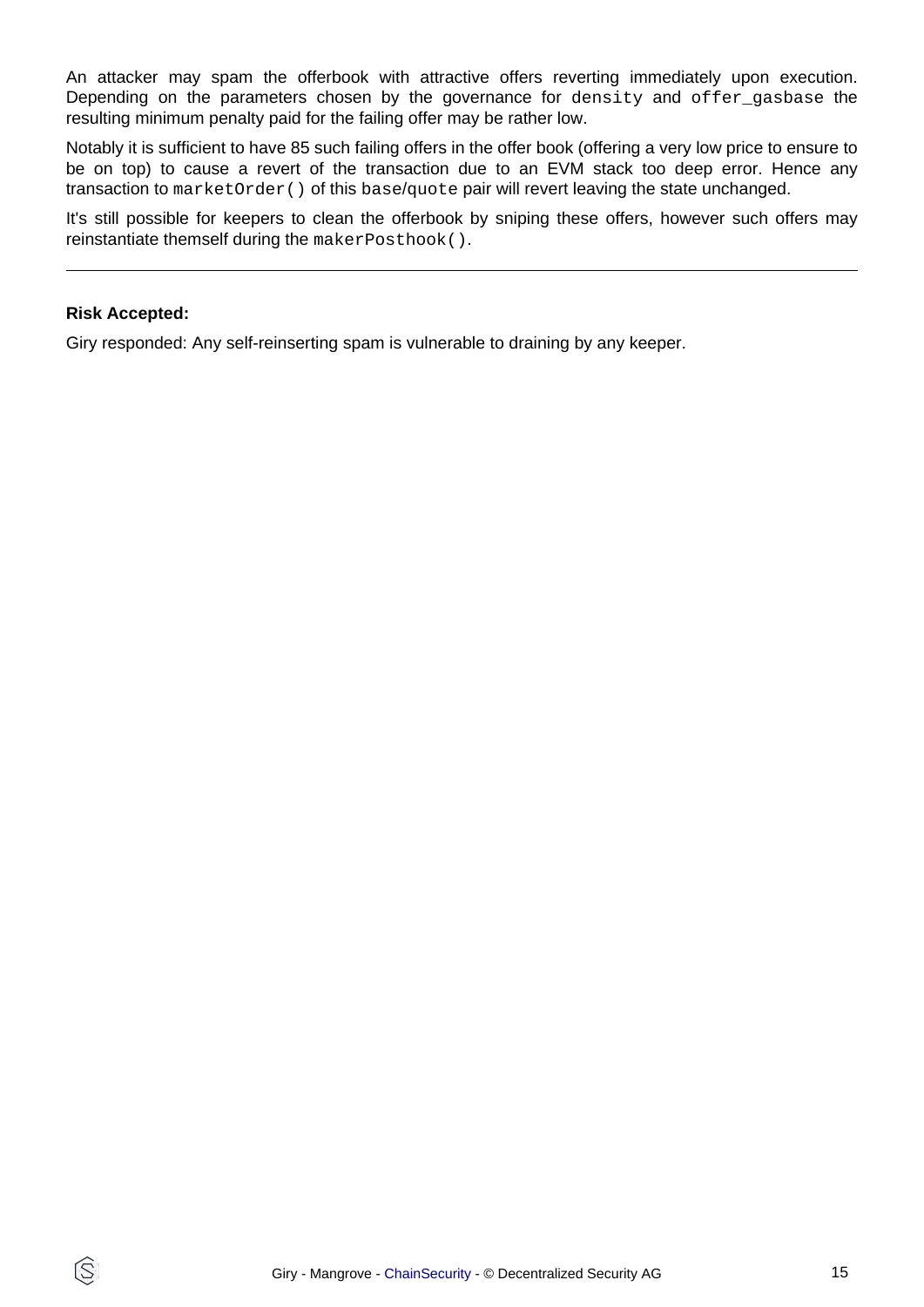# <span id="page-15-1"></span><span id="page-15-0"></span>**7 Resolved Findings**

Here, we list findings that have been resolved during the course of the engagement. Their categories are explained in the [Findings](#page-12-3) section.

Below we provide a numerical overview of the identified findings, split up by their severity.

| <b>Critical</b> -Severity Findings                         |  |
|------------------------------------------------------------|--|
| • Draining All Ether Provisions of Mangrove Code Corrected |  |
| <b>High-Severity Findings</b>                              |  |
| <b>Medium</b> -Severity Findings                           |  |
| . If Condition Always True Code Corrected                  |  |
| • Rounding Errors In Partial Filling Code Corrected        |  |
| Low)-Severity Findings                                     |  |

- [Call in makerPosthook Fails Silently](#page-17-0) Code Corrected
- [Fields of Events Not Indexed](#page-17-1) Code Corrected
- [Imprecise Comment](#page-17-2) Code Corrected
- [Maximize Penalty Collected](#page-18-0) Code Corrected
- [Misleading Variable Names in stitchOffers](#page-18-1) Code Corrected
- [Overrestrictive Check in deductSenderAllowance](#page-19-0) Code Corrected
- [Repetitive Code](#page-19-1) Code Corrected

### <span id="page-15-2"></span>**7.1 Draining All Ether Provisions of Mangrove Security Critical Version 1 Code Corrected**

Makers can retract their offer by calling retractOffer(). This function accepts the boolean parameter deprovision which allows the maker to choose to either deprovision the offer or not.

Deprovisioning an offer credits back the provision to the maker. At the same time it must be ensured that this offer is removed from the offerbook and its gasprice must be set to 0 as the offer is no longer provisioned.

Not all possible cases are handled correctly inside function retractOffer(). For offers that are not live (this means they have a 0 amount for offer.gives) the provision can be credited back to the maker without the offer's gasprice being set to zero.

Hence retractOffer() with deprovision set to true can be executed successfully repeatedly. Consequently a maker can reclaim more provision than he initially paid for the offer. This bug allows to eventually drain all Ether of Mangrove.

An offer can easily reach of  $fers. gives = 0$  which means it is considered to not be live:

- By calling retractOffer() with bool deprovision set to false, dirtyDeleteOffer() is executed. This call sets offer.gives to zero however without setting offer.gasprice to zero due to deprovision being false.
- After the offer has been consumed by an order offer.gives is 0.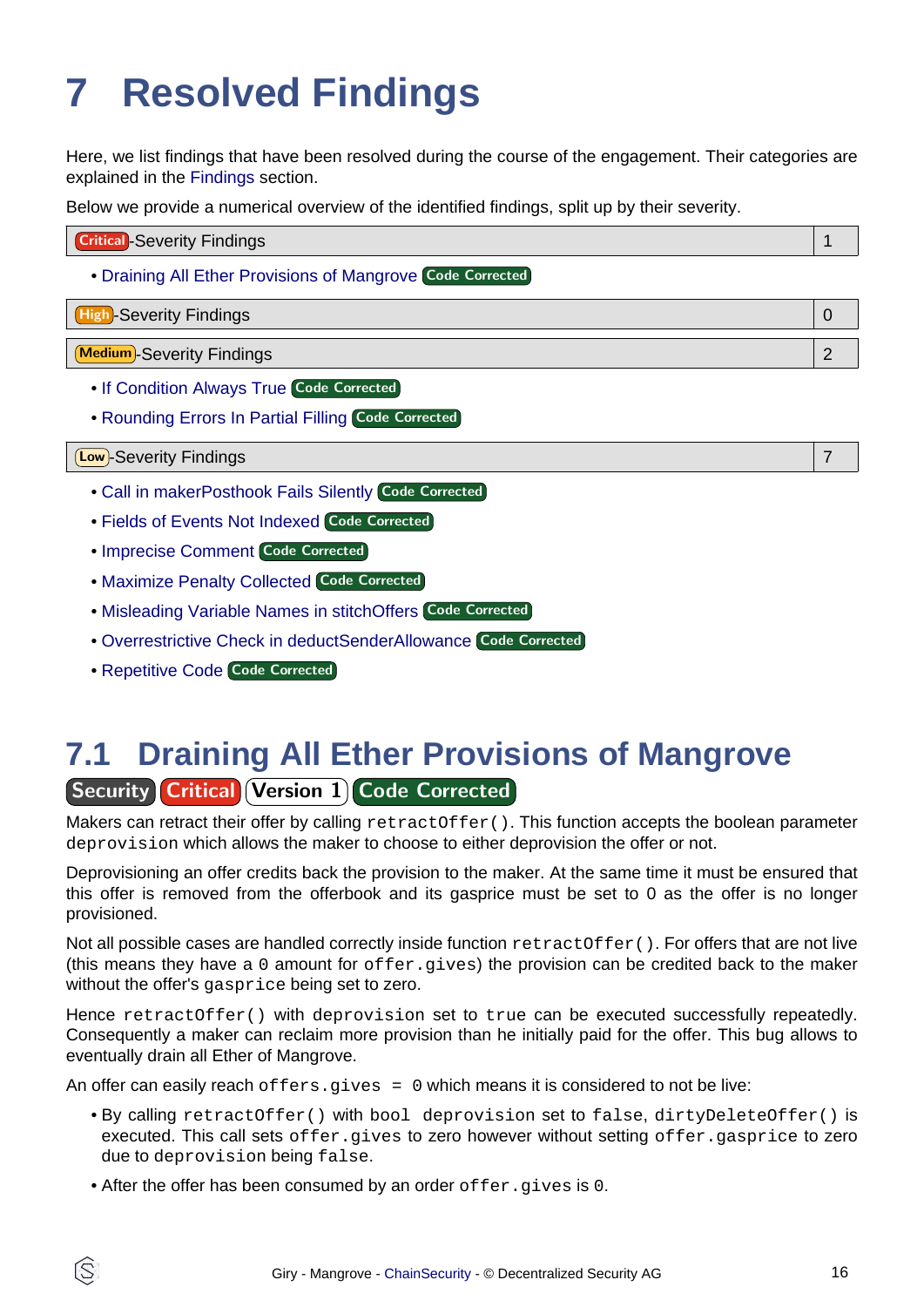#### **Code Corrected:**

The call to dirtyDeleteOffer() was moved out of the isLive scope. Hence whenever deprovision is set to true and the provision is credited back to the Maker, the order is deprovisioned. Calling the function repeatedly on the same offer no longer allows to drain Ether of Mangrove, the issue has been resolved.

### <span id="page-16-0"></span>**7.2 If Condition Always True**

Design Medium Version 1 Code Corrected

During the execution of function execute the following check is performed:

```
if (statusCode != "mgv/notExecuted") {
   dirtyDeleteOffer(
     ...
   );
}
```
However statusCode cannot have the value mgv/notExecuted at this point so the condition is always true.

#### **Code Corrected:**

The code now runs unconditionally.

### <span id="page-16-1"></span>**7.3 Rounding Errors In Partial Filling**

Design Medium Version 1 Code Corrected

A maker's order can be partially filled according to the following snippet:

```
if (mor.fillWants) {
   sor.gives = (offerWants * takerWants) / offerGives;
 } else {
   sor.wants = (offerGives * takerGives) / offerWants;}
```
Note that the division can yield rounding errors. The rounding errors can be as extreme as giving funds to the maker without receiving anything in return or taking from the maker without giving anything back. For example, consider the case where the maker offers 10 A for 5 B and taker wants to take only 1 A (fillwants == true). Then, according to the formula she has to offer  $5 * 1 / 10 = 0 B$ .

#### **Code corrected**

S

Prices are now always rounded in favor for the taker to avoid any maker draining. Hence, to calculate sor.gives when fillWants is true the code has been changed to: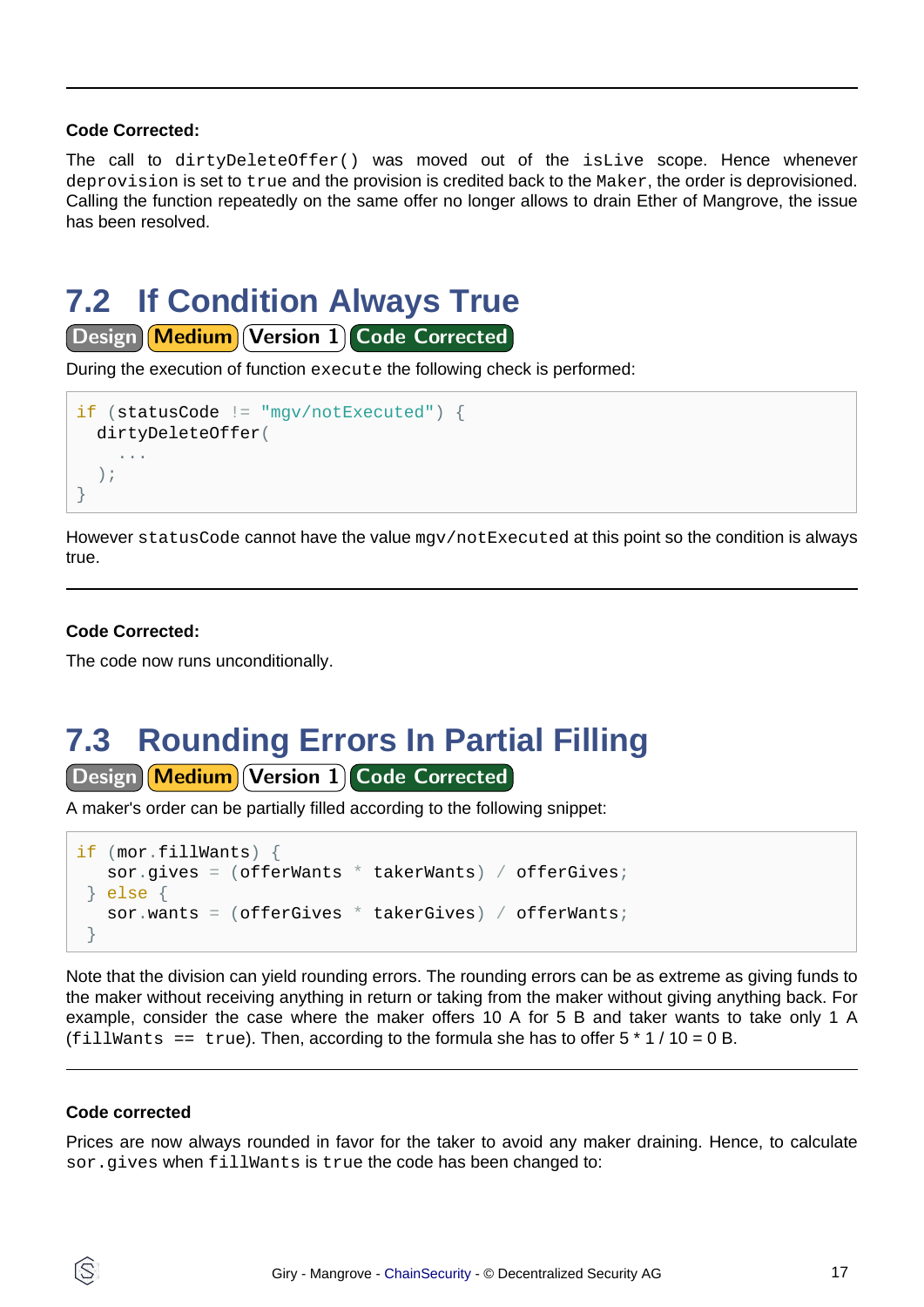```
uint product = offerWants * takerWants;sor.gives =
   product /
   offerGives +
    (product \frac{1}{6} offerGives == 0 ? 0 : 1);
```
### <span id="page-17-0"></span>**7.4 Call in** makerPosthook **Fails Silently**

Design **Low** Version 1 Code Corrected

The return value success2 in makerPosthook() is never handled. Thus a failed execution of the hook can go unnoticed and unlogged.

#### **Code Corrected:**

A log event is emitted on posthook revert.

## <span id="page-17-1"></span>**7.5 Fields of Events Not Indexed**

Design **Low** Version 1 Code Corrected

No parameter of the events defined in MgvEvents is marked as indexed. Indexing fields of events, e.g. addresses, allows to search for them easily.

```
/* Mangrove adds or removes wei from `maker`'s account */
  \mu<sup>*</sup> * Credit event occurs when an offer is removed from the Mangrove or when the `fund` function is called*/
  event Credit(address maker, uint amount);
  /* * Debit event occurs when an offer is posted or when the `withdraw` function is called */event Debit(address maker, uint amount);
   /* * Mangrove reconfiguration */
  event SetActive(address base, address quote, bool value);
  event SetFee(address base, address quote, uint value);
  event SetGasbase(
    address base,
    address quote,
    uint overhead_gasbase,
    uint offer_gasbase
  );
```
#### **Code Corrected:**

ĺS

The relevant arguments were indexed.

<span id="page-17-2"></span>

At the beginning of function execute() the code handles whether the full offer is to be consumed or only a partial amount of the offer should be taken by the order.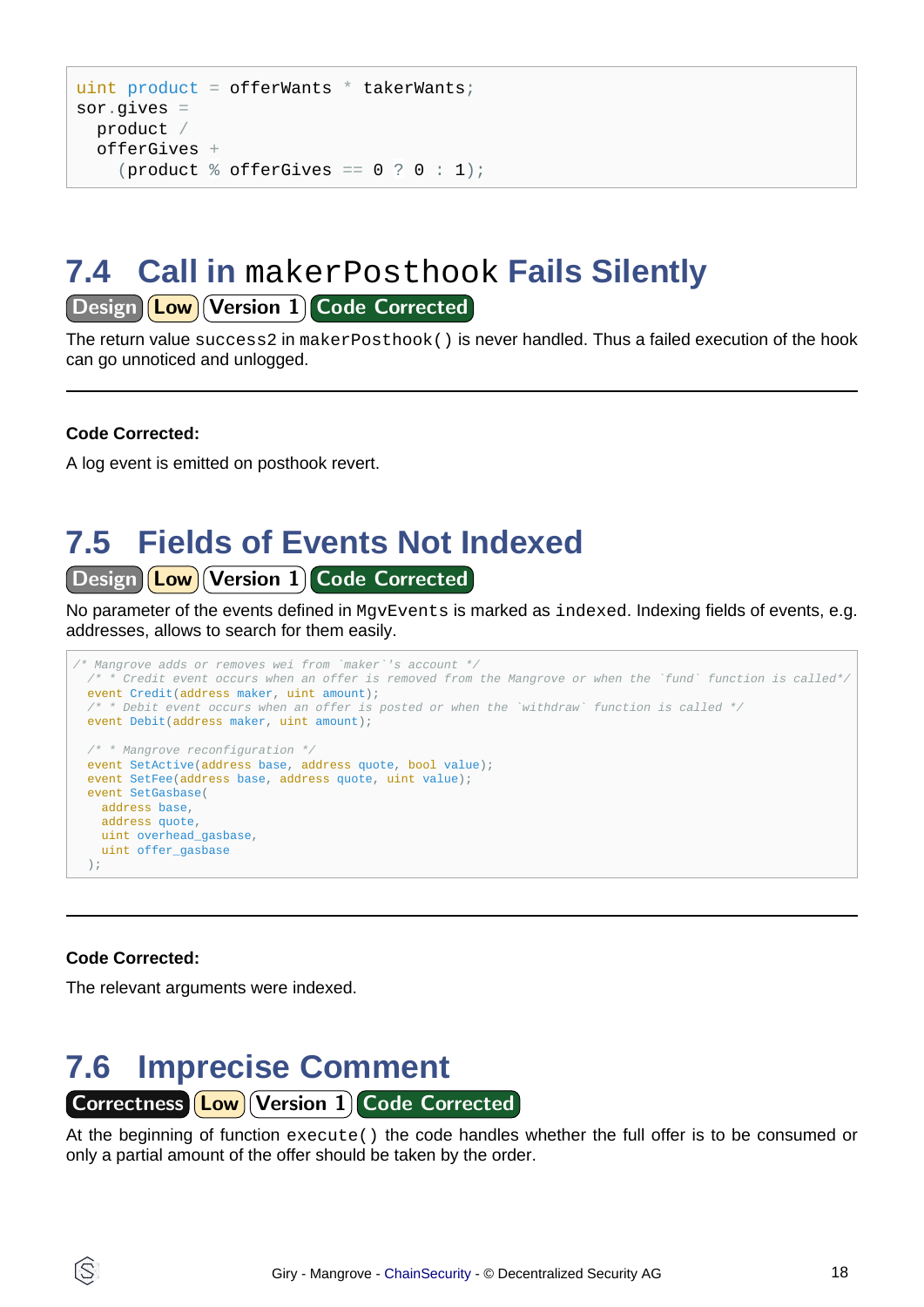```
if (
   (mor.fillWants && offerGives < takerWants) ||
  (!mor.fillWants && offerWants < takerGives) ||
  offerWants == 0
) {
  sor.wants = offerGives;
  sor.gives = offerWants;
  \frac{1}{x} If we are in neither of the above cases, then the offer will be partially consumed. */
} else {
 /* If `fillWants` is true, we give `takerWants` to the taker and adjust how much they
  give based on the offer's price. Note that we round down how much the taker will give. */
  if (mor.fillWants) {
   /* **Note**: We know statically that the offer is live (`offer.gives > 0`) since market
     orders only traverse live offers and `internalSnipes` check for offer liveness before executing. */
   sor.gives = (offerWants * takerWants) / offerGives;
     /* If `fillWants` is false, we take `takerGives` from the taker and adjust how much they get
     based on the offer's price. Note that we round down how much the taker will get.*/
  } else {
      /* **Note**: We know statically by outer `else` branch that `offerGives > 0`. */
   sor.wants = (offerGives * takerGives) / offerWants;
   }
}
```
#### The last comment

**Note**: We know statically by outer else branch that offerGives > 0.

is not entirely correct: While it holds that offerGives is > 0 this is not due to being in the outer else branch but due to it having been ensured earlier that the offer is live, so offerGives is >0. Due to being in the outer else branch we know that offerwants is non-zero and hence we are sure there will be no division by zero which is the important consideration here.

#### **Code Corrected:**

The comment was changed to:

**Note**: We know statically by outer else branch that offerWants > 0.

### <span id="page-18-0"></span>**7.7 Maximize Penalty Collected**

Design **Low** Version 1 Code Corrected

Function snipes() allows keepers to snipe multiple failing offers at once and thereby collect the penalty. However, when multiple offers fail within one order, the base gas fee is split amongst all failing offers. This is done in order to distribute the base fees that applies once per transaction evenly across all affected offers.

In order to maximize their profit, professional keepers may deploy their own smart contract calling snipe() individually on each offer without increasing their expenses significantly, in order to ensure to always collect the maximum penalty possible.

#### **Code corrected:**

The sniping mechanism has changed and, now, snipes() treats all snipes in isolation. With this change overhead\_gasbase was removed and the scenario described above no longer applies.

### <span id="page-18-1"></span>**7.8 Misleading Variable Names in** stitchOffers Design **Low Version 1 Code Corrected**

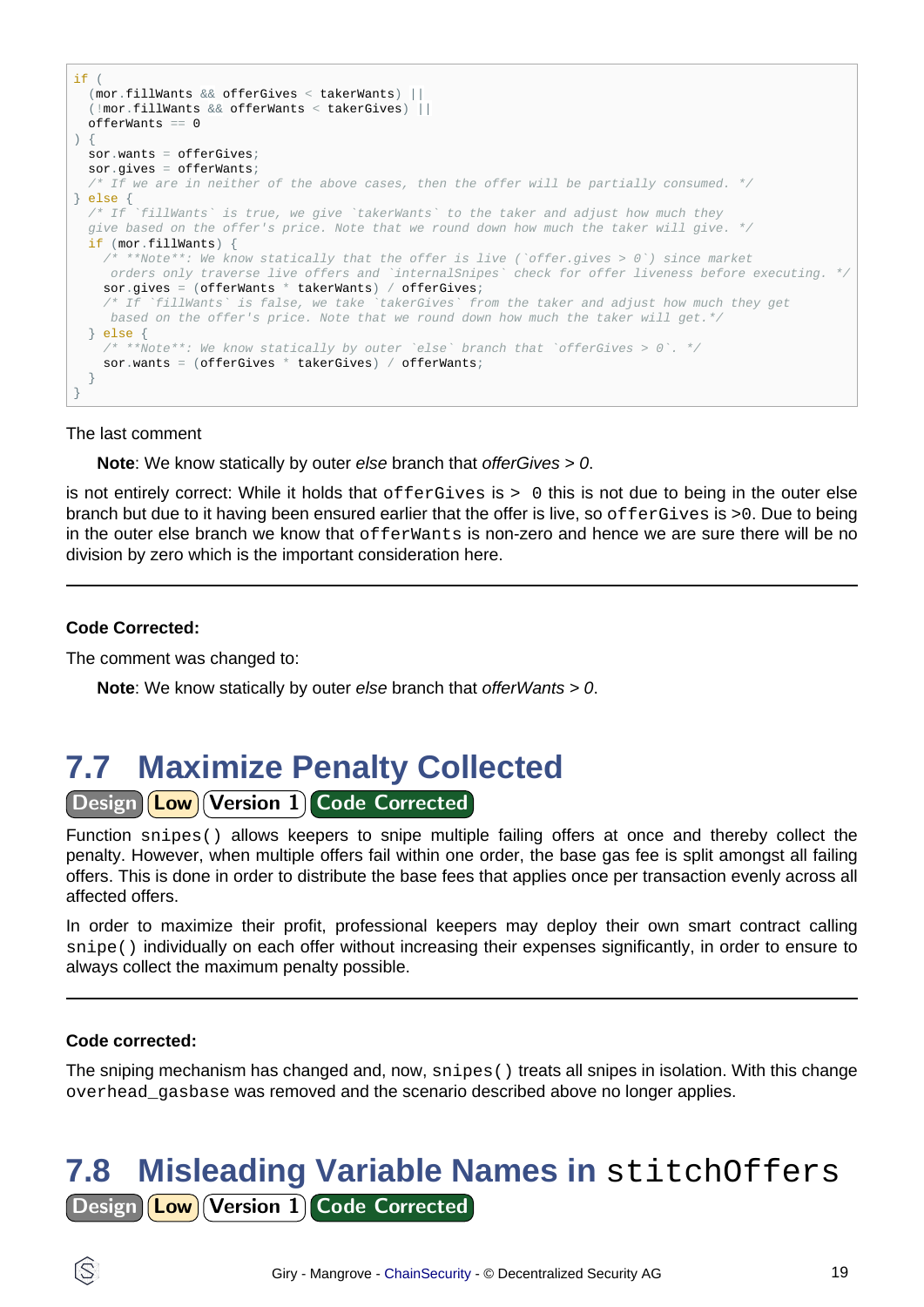In stitchOffers the variable names worseId and betterId are used. However, the betterId refers to the offer next to the offer under consideration and worseId refers to the previous one. This seems to contradict the naming convention holding for the offerbook. According to this convention, for a given offer, its previous offer is a better one and its next offer a worse one.

#### **Code Corrected:**

The names of the variables were swapped.

### <span id="page-19-0"></span>**7.9 Overrestrictive Check in**

### deductSenderAllowance

Design **Low** Version 1 Code Corrected

deductSenderAllowance checks if the amount used does for a trade does not exceed the allowance the use has set. However, it prevents the full allowed amount from being used since the equality is not checked.

```
require(allowed > amount, "mgv/lowAllowance");
```
### **Code Corrected:**

> was replaced with >=.

### <span id="page-19-1"></span>**7.10 Repetitive Code**

Design Low Version 1 Code Corrected

In postExecute the following snippet is used right before the call to  $applyPenalty()$ .

```
if (gasused > gasreq) {
   qasused = qasreq;
 }
```
Later, in applyPenalty the same snippet is repeated as follows:

```
if ($$(offerDetail_gasreq("sor.offerDetail")) < gasused) {
  gasused = $$(offerDetail_gasreq("sor.offerDetail"));
}
```
which is redundant.

#### **Code Corrected:**

The second check in postExecute was removed.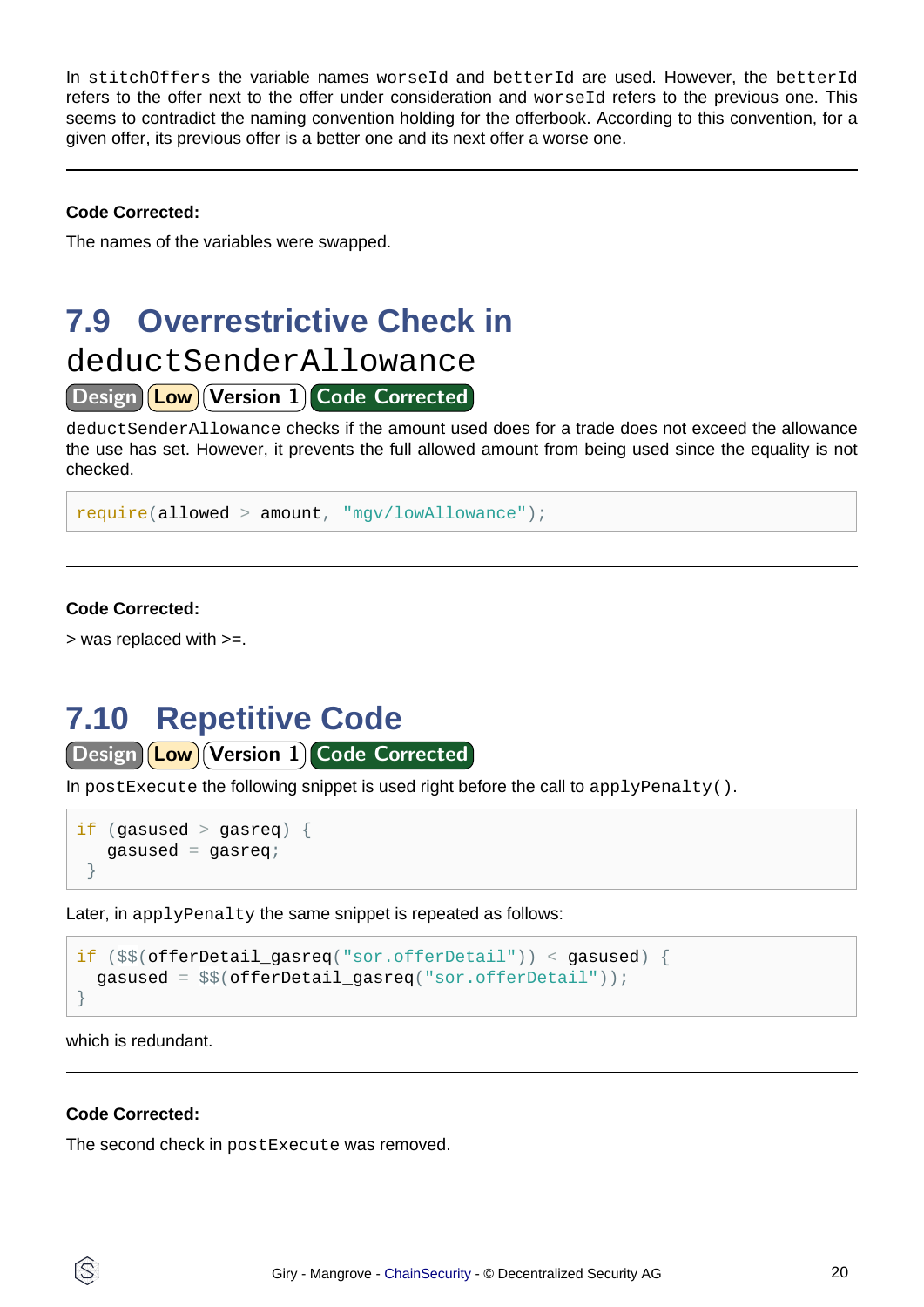## <span id="page-20-0"></span>**8 Notes**

We leverage this section to highlight further findings that are not necessarily issues. Hence, the mentioned topics serve to clarify or support the report, but do not require a modification inside the project. Instead, they should raise awareness in order to improve the overall understanding for users and developers.

### **8.1 Bitwords Benefits**

### **Note Version 1**

In the implementation of Mangrove, structs to be stored in storage and handled as bitwords. This is done to improve gas efficiency. However, given that equivalent native solidity structs could fit in on storage slot, the benefits from such a decision are questionable. The main downside of this decision is the extra layer of complexity, introduced in the form of solidity code preprocessing, which aims to facilitate the handling of such bitwords.

### **8.2 Choosing the Parameter** gasreq

### **Note Version 1**

When choosing the parameter gasreq, makers must be aware of certain things:

As described in the code, the maker may receive only gasreq−63h/64 gas, where h is the overhead of (require + cost of CALL).

Nevertheless, should the call fail due to insufficient gas the maker is accountable for this and if the overall gas remaining in the transaction is sufficient, the transaction penalizes the maker and completes successfully.

The comment states:

We let the maker pay for the overhead of checking remaining gas and making the call.

Albeit minor, the maker also pays for the overhead to handle the return data. All of this needs to be taken account when selecting the value for gasreg, especially in order to ensure enough gas will be available to the call to makerPosthook.

## **8.3 Estimation of the Gas Limit for a**

### marketOrder **Transaction**

### **Note Version 1)**

Estimating the gas limit for a transaction to marketOrder is tricky. Underestimating it leads to the transaction to revert, while overestimating it increases the risk of a high tx fee for a failing transaction.

Function marketOrder is dependent on the actual status of the offer book which may change significantly between when the transaction is generated and signed and when it is executed by being included inside a block. Offers may be added or removed resulting the gas requirement for the offers being executed as part of the order may change significantly.

While marketOrder can skip failing offers and refund the taker, it can only do so successfully when the transaction has enough gas.

To avoid failing transactions users have to overestimate the gas required.